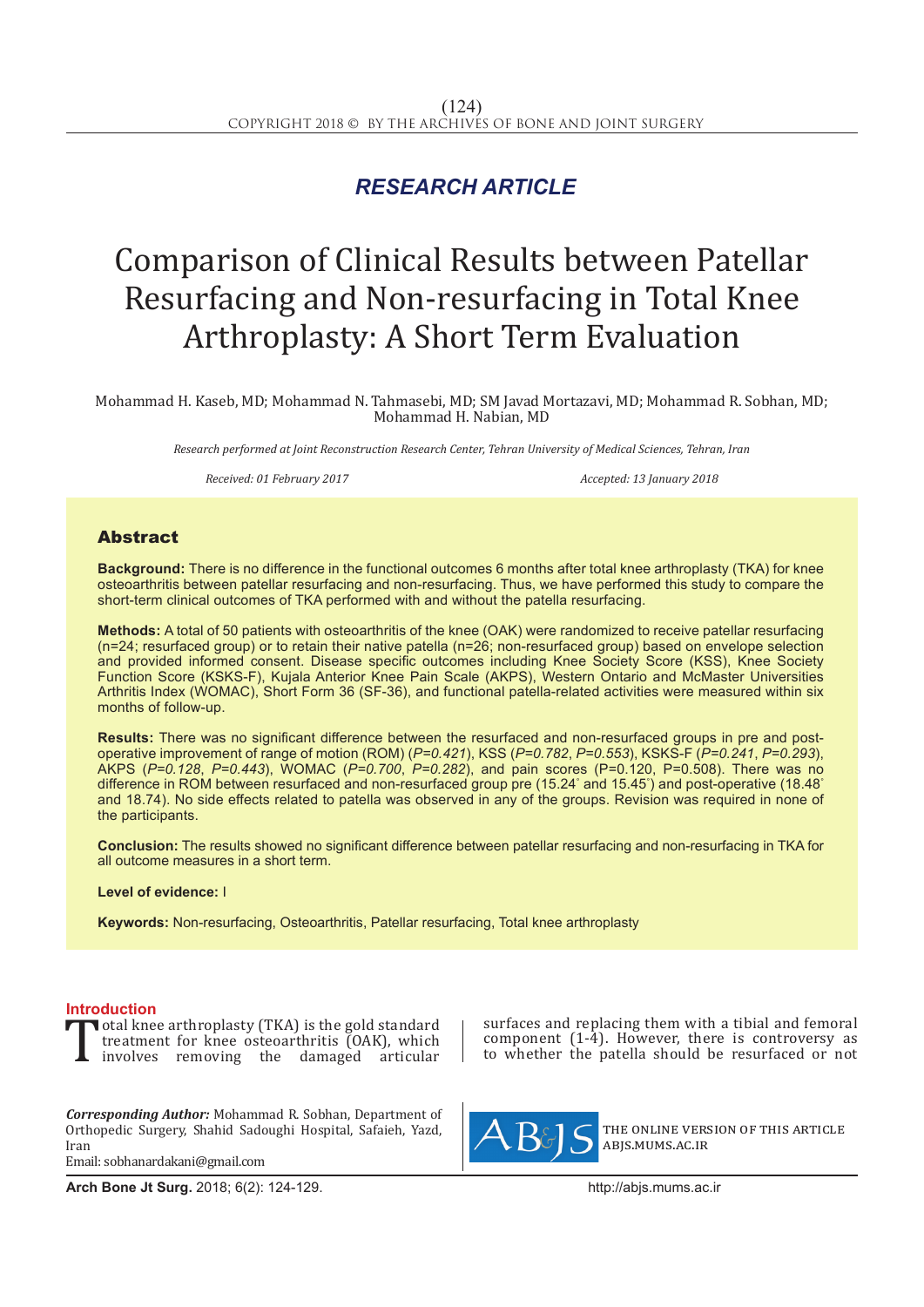during TKA (1). While TKA is commonly used in severe degenerative OA, surgeons are not certain about indications of patellar resurfacing (2). Some authors suggest that patellar resurfacing should be done simultaneously with TKA in order to relieve pain in the front of knee and eliminate the need for a second surgery (1, 3). However, others have observed that these two techniques are not different (5-7).

The advantages of patellar non-resurfacing include lower costs due to less dependence on equipment, reduced surgery time, decreased patello-femoral complications, and greater possibility to exert pressure on patello-femoral joint without the chance of prosthesis abrasion (5, 8, 9). However, patellar resurfacing during TKA is not performed by many surgeons worldwide due to its associated complications including patellar fracture, osteonecrosis, patellar polyethylene loosening, polyethylene abrasion, instability, patellar motion difficulties and problems in extensor mechanisms (10-13). Moreover, anterior knee pain is still a common complaint in patients undergoing patellar resurfacing and therefore patellar resurfacing has been suggested not be done routinely (14).

To date, no clinical trial and/or meta-analysis studies have been able to end the debate and find out a definitive answer (1, 15-19). In addition, to the best of our knowledge no results of patellar resurfacing or non-resurfacing in TKA has been reported in Iranian patients. Hence, considering the controversy whether to resurface the patella or not, a study on this contentious topic is needed. This study was designed to compare the short term results between patellar resurfacing and non-resurfacing in patients undergoing TKA.

#### **Materials and Methods**

#### *Patients*

A total of 50 patients with OAK at two universityaffiliated teaching hospitals were recruited to the current study between January 2012 and November 2013. This study was approved by the ethics committees at Tehran University of Medical Sciences, Tehran, Iran. As the sample size in this study was within those of other studies on the same topic, no power analysis was done. The eligible subjects were patients under 70 years old with non-inflammatory arthritis and unsuccessful non-surgical treatment who were scheduled for TKA. Patients with inflammatory arthritis, history of patellectomy, high tibial osteotomy, patellar fracture, varus/valgus deformity of greater than 20 degrees, or flexion contracture more than 25 degrees and extensive bone defect were excluded from the study. Patients were randomized before surgery to receive patellar resurfacing (n = 24; resurfaced group) or to retain their native patella (n = 26; non-resurfaced group) based on envelope selection and provided informed consent. Evaluations were performed preand postoperatively by an evaluator who was blinded to group allocation. Patients were not blinded to group allocation.

#### *Operative technique*

One of three experienced surgeons or their trainees under supervision performed the surgery. Patients were allocated into the PR and PNR groups after tibial and femoral cut. Standard surgical technique including a midline incision and medial parapatellar exposure was utilized in all patients. All surgeries were done under tourniquet pressure. The Profix™ Total Knee System, a posterior cruciate sacrificing, fixed bearing prosthesis manufactured by Zimmer Inc. was used in all subjects with cemented components. In cases where both knees needed surgery, each knee was randomized independently. PR was performed using all-polyethylene prosthesis, and PNR was achieved with osteophyte removal, electro-cauterization in the 5mm edge of the patella, and fibrillated cartilage smoothing. A standardized clinical pathway was followed ensuring all subjects received similar preoperative, perioperative and postoperative care; early mobilization was encouraged starting the first postoperative day.

#### *Evaluations*

The following clinical, functional and radiologic scores were assessed pre and postoperatively for  $\bar{6}$  months after surgery: Knee range of motion (ROM), Knee Society Knee score (KSKS), Knee Society Function Score (KSKS-F), Western Ontario and McMaster Universities Arthritis Index (WOMAC), 36-Item Short Form Health Survey (SF-36), Kujala Anterior Knee Pain Scale (AKPS) and Visual Analogue Scale (VAS) for pain. Alignment was evaluated using knee society radiographic evaluation system in which  $\alpha$  and  $\beta$  are defined as angles of femoral and tibial components in coronal section and  $\gamma$  and  $\delta$  are defined as angles of femoral and tibial components in sagittal section. In addition, the patients' radiographic images were scored based on the Kellgren-Lawrence six commonly used systems in both PR and PNR groups. Patients' comorbidities, post-surgical complications, need for a second surgery, and the surgery to release lateral retinaculum were carefully documented. Other parameters such as age, gender, height, weight, and patella thickness were assessed as independent factors.

#### *Statistical Analysis*

Statistical analysis was performed using SPSS software, version 18.0 (Chicago, IL, USA). The data are presented as mean  $\pm$  standard deviation. The Kolmogorov- Smirnov test was performed for normal distribution of the data. The Wilcoxon and Mann-Whitney U tests were used to compare the continuous variables. The paired t-test was used to compare the quantitative variables before and after the surgery. A *P<0.05* was considered as statistically significant.

#### **Results**

A total of 50 subjects (42 women and 8 men, aged 64.8 ± 7.8 years) were randomly allocated into resurfaced  $(n=24)$  and non-resurfaced  $(n=26)$  groups. There were 11 cases of right side osteoarthritis in PR, and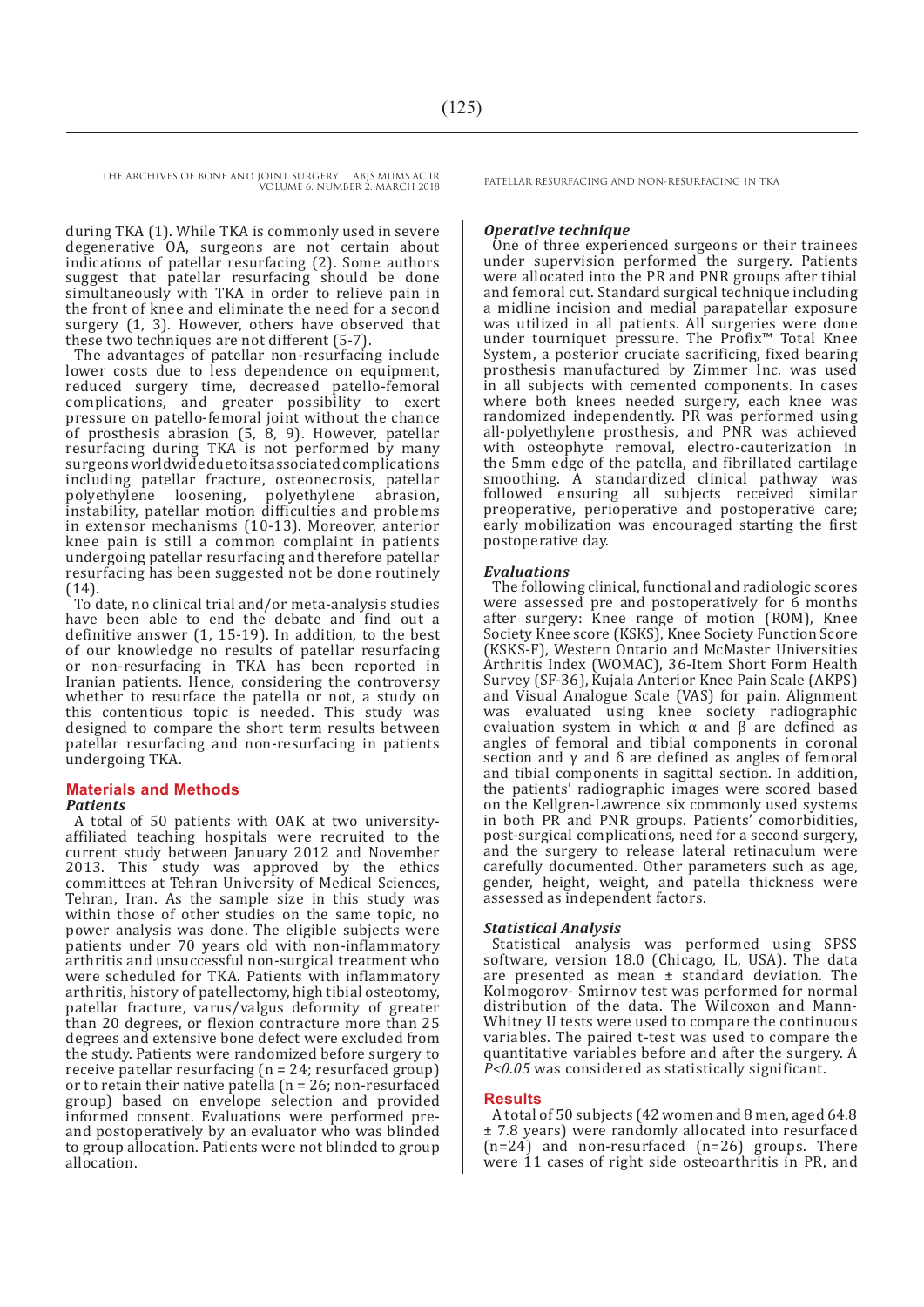13 in PNR groups; and in the left knee the number was 13 in both groups. Both PR and PNR groups showed improved ROM and other functional tests after surgery, (*P≤0.001*) [Table 1; Figure 1]. No significant difference

| Table 1. The knee function and radiographic scores |          |                             |                                 |          |
|----------------------------------------------------|----------|-----------------------------|---------------------------------|----------|
|                                                    |          | <b>Resurfaced Mean (SD)</b> | <b>Non-Resurfaced Mean (SD)</b> | P value  |
| <b>KSKS</b><br>score                               | Preop.   | 26.97 (13.2)                | 25.73 (13.7)                    | 0.782    |
|                                                    | Postop.  | 84.75 (6.2)                 | 83.46 (8.7)                     | 0.553    |
| <b>KSKS-F</b><br>score                             | Preop.   | 28.87 (21.3)                | 22.08 (19.3)                    | 0.241    |
|                                                    | Postop.  | 83.75 (13.4)                | 87.73 (19.2)                    | 0.293    |
| <b>AKPS</b><br>score                               | Preop.   | 34.67 (12.4)                | 29.58 (10.9)                    | 0.128    |
|                                                    | Postop.  | 75.33 (11)                  | 72.85 (11.7)                    | 0.443    |
| <b>WOMAC</b><br>score                              | Preop.   | 70.22 (13.3)                | 68.6 (15.8)                     | 0.700    |
|                                                    | Postop.  | 23.80 (16.7)                | 18.79 (15.7)                    | 0.282    |
| $SF-36$<br>score                                   | Preop.   | 47.86 (18)                  | 35.31 (14.5)                    | $*0.009$ |
|                                                    | Postop.  | 79.12 (15)                  | 69.36 (18.8)                    | $*0.049$ |
| <b>Pain VAS Score</b>                              | Preop.   | 8.67(0.9)                   | 8.15(1.3)                       | 0.120    |
|                                                    | Postop.  | 1.5(0.7)                    | 1.6(0.9)                        | 0.508    |
| Range of motion                                    | Preop.   | 15.24                       | 15.45                           | 0.421    |
|                                                    | Postop.  | 21.48                       | 21.74                           | 0.271    |
| Radiographic<br>findings                           | $\alpha$ | 96.71 (1.5)                 | 96.8(1.5)                       | 0.743    |
|                                                    | β        | 87.69 (2)                   | 87.54 (2.3)                     | 0.882    |
|                                                    | γ        | 2.37(1.3)                   | 2.36(1.4)                       | 0.98     |
|                                                    | Δ        | 87.81 (1.6)                 | 87.92 (1.9)                     | 0.827    |

The values are meaning (±SD). KSKS, the Knee Society Knee score; KSKS-F, Knee Society Function score; AKPS, Kujala Anterior Knee Pain Scale; WOMAC, Western Ontario and McMaster Universities Arthritis Index; SF-36, Short Form 36.



**Figure 1. Mean ROM-Low (A) and ROM-high (B)** *before* **and** *after* **surgery.**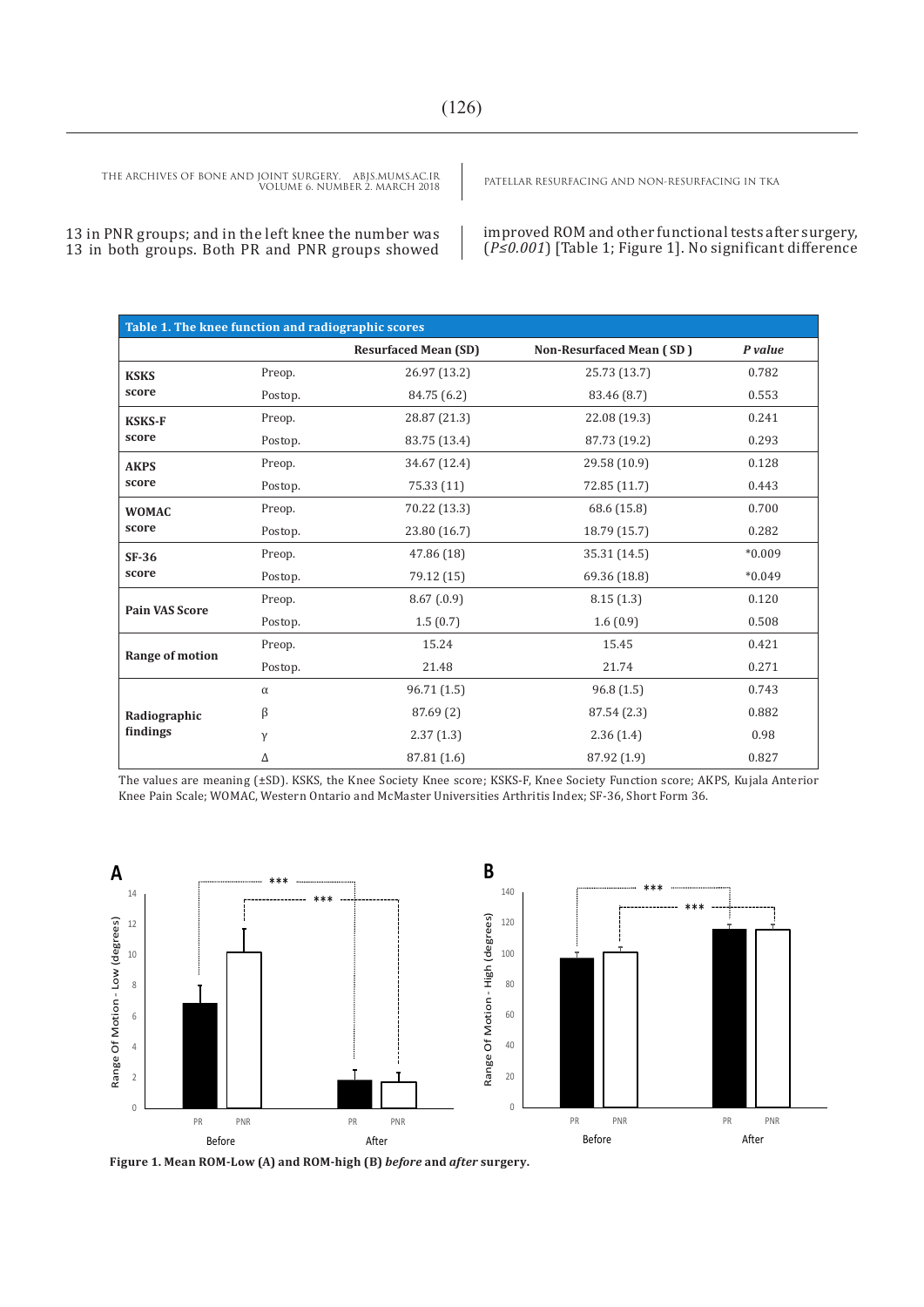were seen between the resurfaced and non-resurfaced groups in pre and post-operative improvement of ROM  $(P=0.421)$ , KSKS  $(P=0.782, P=0.553)$ , KSKS-F  $(P=0.241, P=0.293)$ , AKPS  $(P=0.128, P=0.443)$ , WOMAC  $(P=0.700, P=0.282)$ , and pain scores  $(P=0.120, P=0.508)$  [Table 1]. Moreover, The mean angles evaluated by knee society radiographic evaluation system did not show any significant difference between the two groups (Table 1, T-test, *P>0.05*). No significant differences were seen in the baseline characteristics between the resurfaced and non-resurfaced groups, including age (*P=0.92*), gender (*P=1.00*), BMI (*P=0.57*) and patella thickness (*P=0.46*), except for the SF-36, where the NPR group showed a lower preoperative. Surgical complications were not observed during the 6-month follow-up. None of the patients in either group needed a revision surgery or lateral retinaculum release. The differences in co-morbidities between the two groups were statistically non-significant.

#### **Discussion**

TKA is one option to relieve pain and to restore function to an arthritic knee (1, 5, 6). The most common reason for knee replacement is that other treatments such as: weight loss, exercise/physical therapy, medicines, and injections have failed to relieve arthritis-associated knee pain. The decision to resurface the patella during TKA remains controversial (7-9). We have performed this clinical trial study to examine the efficacy and short term outcomes of TKA with and without patellar resurfacing. But, we have not any difference between the resurfacing group and the non-resurfacing group in terms of short term efficacy including ROM, KSS, KSKS-F, AKPS, and WOMAC.

Our study had two limitations should be pointed out. First, the number of patients was low and this brings the concern of type II error, which indicates that the non-significant differences between the two groups may be a consequence of small sample size. Second, considering the fact that sometimes the complications occur years after the surgery, our follow up period was relatively short. Hence, we are going to continue to follow the patients for another four years. However, we do not believe that these limitations undermine the main findings of this study.

In this study we have found that TKA in both PR and NPR groups improved KSKS and KSKS-F, however, there is no difference between these two methods in the level of improvement, which is in agreement with the studies of Pavlou et al., Burnett et al. and others (5, 15, 16, 20-24). Nevertheless, in the studies of Schoroed et al. and Waters et al., KSKS was better in PR than PNR group, while the KSKS-F was equal (11, 22). Nizard et al. and Parvizi et al. reported significantly higher scores in both KSKS and KSKS-F in the PR group compared to PNR (25, 26). We could not reject the null hypothesis to show any difference between PR and PNR. The reasons for inability to reject the null hypothesis are small sample size, and bias in sample selection. Moreover, we have found that the minimum range of motion improved to about 5-8 degrees in both groups,

though the difference was not significant between the two groups. In addition, the maximum range of motion after surgery was improved to 15-18 degrees in both groups, again with no significant difference in intergroup analysis. Meftah et al. and Burnett et al also reported similar results (15, 27).

In this study, we found a non-significant lower mean functional score in resurfaced group than non-resurfaced. In a meta-analysis of 7 studies, Arirachakaran et al. also showed non-significant lower functional score in patellar resurfacing (609 patients) compared with non-resurfacing (660 compared with non-resurfacing patients). However, there was a high and significant heterogeneity between the 7 studies reporting the KSS function score (28). Van Hemert et al. (2009) reported that patients undergoing resurfacing in TKR had a functional advantage over the non-resurfaced cases (27). According to our finding, the non-resurfaced group showed a borderline improvement in Knee Society Function Score compared to the patellar resurfacing groups.

In the present study the Kujala score was improved equally in both groups postoperatively. One of the limitations of this scoring is that the patient may feel no pain in higher scores, as for example 74.6, in the study by Metsna; thus, its inference should be done deliberately (29). The WOMAC score is inversely related to the patient's conditions. Knee arthroplasty in both groups reduced WOMAC, with no difference between the PR and PNR groups. This finding is comparable to the studies of Campell et al. and Beaupre et al. (16, 30). Additionally, we have found an increased SF-36 score and a reduced pain score after surgery in both groups similar to the report by Beaupre et al., both the changes were not different between the two groups (31).

Although not statistically significant, the patients in PR group reported more pain when climbing the stairs. It has been previously explained that cauterization around the patella results in reduction of anterior knee pain and better patient satisfaction after surgery (23). We also applied cauterization around the patella in non-resurfacing cases, which might have contributed to pain relief. In studies of Campell et al. and Parry et al., similar to our study, the outcomes of pain reduction were not different between the groups (16, 22). In most studies, anterior knee pain has been assessed after knee arthroplasty; but, in this study it was evaluated as a whole. The results of anterior knee pain score in the literature are confusing. Some studies did not report any difference between the PR and PNR groups, while others show lower pain in either PR or PNR approach (1, 13, 14, 18, 24, 32-34). In addition, in radiographic evaluations, the  $\alpha$ ,  $\beta$ ,  $\gamma$  and  $\delta$  angles in PR and PNR groups were in accordance with other studies including the reports by Bae et al. and Bach et al., where the angles were not statistically different between groups (35, 36).

In this study, no patella-related complications was observed, neither in PR, nor in PNR group which is in accordance with the study by Meftah et al. (27).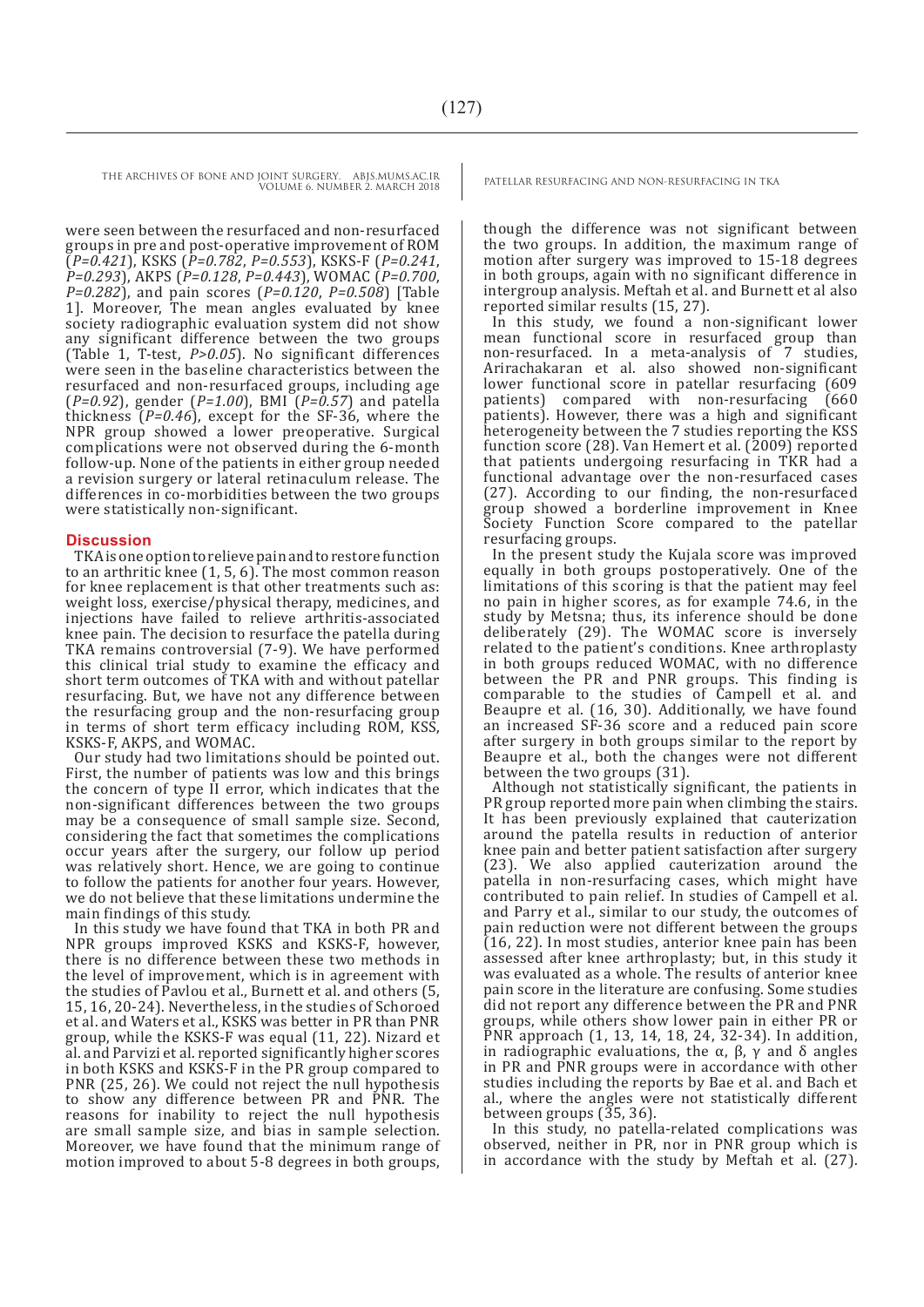Revision was needed in none of the groups in our study; in contrast, Beaupre et al. and Campell et al. performed two revisions in PNR and one in PR groups during the 10-year follow-up (16, 31). It appears that some patients with PNR approach suffered from anterior knee pain; and the revision was implemented not because of the patellofemoral complications, but to control the anterior knee pain. The meta-analysis by Stephan et al showed that occurrence of revision surgery is equal in PR and PNR groups but some other reports suggest less need for revision surgery in PR groups (15, 20). In our study, an accurate judgment could not be made due to the short follow-up period.

In conclusion, this prospective randomized study showed that TKA is an effective procedure with considerable improvements in patients' pain and function. However, there is no difference between the resurfacing and the non-resurfacing in terms of short

term efficacy including pain and function.

Mohammad H. Kaseb MD SM Javad Mortazavi MD Department of Orthopedic Surgery, Imam Khomeini Hospital, Tehran University of Medical Sciences, Tehran, Iran

Mohammad N. Tahmasebi MD Mohammad H. Nabian MD Department of Orthopedic Surgery, Shariati Hospital, Tehran University of Medical Sciences, Tehran, Iran

Mohammad R. Sobhan MD Department of Orthopedic Surgery, Shahid Sadoughi University of Medical Sciences, Yazd, Iran

#### **References**

- 1. Wood DJ, Smith AJ, Collopy D, White B, Brankov B, Bulsara MK. Patellar resurfacing in total knee arthroplasty: a prospective, randomized trial. J Bone Joint Surg Am. 2002; 84-A(2):187-93.
- 2. Forster MC. Patellar resurfacing in total knee arthroplasty for osteoarthritis: a systematic review. Knee. 2004; 11(6):427-30.
- 3. Sobhan MR, Mehdinejad M, Jamaladini MH, Mazaheri M, Zare-Shehneh M, Neamatzadeh H. Association between aspartic acid repeat polymorphism of the asporin gene and risk of knee osteoarthritis: a systematic review and meta-analysis. Acta Orthop Traumatol Turc. 2017; 51(5):409-15.
- 4. Yazdi MM, Jamalaldini MH, Sobhan MR, Jafari M, Mazaheri M, Zare-Shehneh M, et al. Association of ESRα gene Pvu II T>C, XbaI A>G and BtgI G>A polymorphisms with knee osteoarthritis susceptibility: a systematic review and meta-analysis based on 22 case-control studies. Arch Bone Jt Surg. 2017; 5(6):351-62.
- 5. Barrack RL, Wolfe MW. Patellar resurfacing in total knee arthroplasty. J Am Acad Orthopaed Surg. 2000; 8(2):75-82.
- 6. Fu Y, Wang G, Fu Q. Patellar resurfacing in total knee arthroplasty for osteoarthritis: a meta-analysis. Knee Surg Sports Traumatol Arthrosc. 2011;  $19(9)$ : 1460-6.
- 7. He JY, Jiang LS, Dai LY. Is patellar resurfacing superior than nonresurfacing in total knee arthroplasty? A meta-analysis of randomized trials. Knee. 2011; 18(3):137-44.
- 8. Epinette JA, Manley MT. Outcomes of patellar resurfacing versus nonresurfacing in total knee arthroplasty: a 9-year experience based on a case series of scorpio PS knees. J Knee Surg. 2008;

21(4):293-8.

- 9. Ong K, Lau E, Manley M, Kurtz SM. Patient, hospital, and procedure characteristics influencing total hip and knee arthroplasty procedure duration. J Arthroplasty. 2009; 24(6):925-31.
- 10.Huang CH, Liau JJ, Ho FY, Lin CY, Young TH, Cheng CK. Polyethylene failure of the patellar component in New Jersey low-contact stress total knee arthroplasties. J Arthroplasty. 2005; 20(2):202-8.
- 11.Ortiguera CJ, Berry DJ. Patellar fracture after total knee arthroplasty. J Bone Joint Surg Am. 2002; 84- A(4):532-40.
- 12.Newman JH, Ackroyd CE, Shah NA, Karachalios T. Should the patella be resurfaced during total knee replacement? Knee. 2000; 7(1):17-23.
- 13.Waters TS, Bentley G. Patellar resurfacing in total knee arthroplasty. A prospective, randomized study. J Bone Joint Surg Am. 2003; 85-A(2):212-7.
- 14.Kim BS, Reitman RD, Schai PA, Scott RD. Selective patellar nonresurfacing in total knee arthroplasty. 10 year results. Clin Orthop Relat Res. 1999; 367(1):81-8.
- 15.Burnett RS, Boone JL, Rosenzweig SD, Steger-May K, Barrack RL. Patellar resurfacing compared with nonresurfacing in total knee arthroplasty. A concise follow-up of a randomized trial. J Bone Joint Surg Am.  $2009; 91(11):2562-7.$
- 16.Campbell DG, Duncan WW, Ashworth M, Mintz A, Stirling J, Wakefield L, et al. Patellar resurfacing in total knee replacement: a ten-year randomised prospective trial. J Bone Joint Surg Am. 2006; 88(6):734-9.
- 17.Bourne RB, Burnett RS. The consequences of not resurfacing the patella. Clin Orthop Relat Res. 2004; 428(1):166-9.